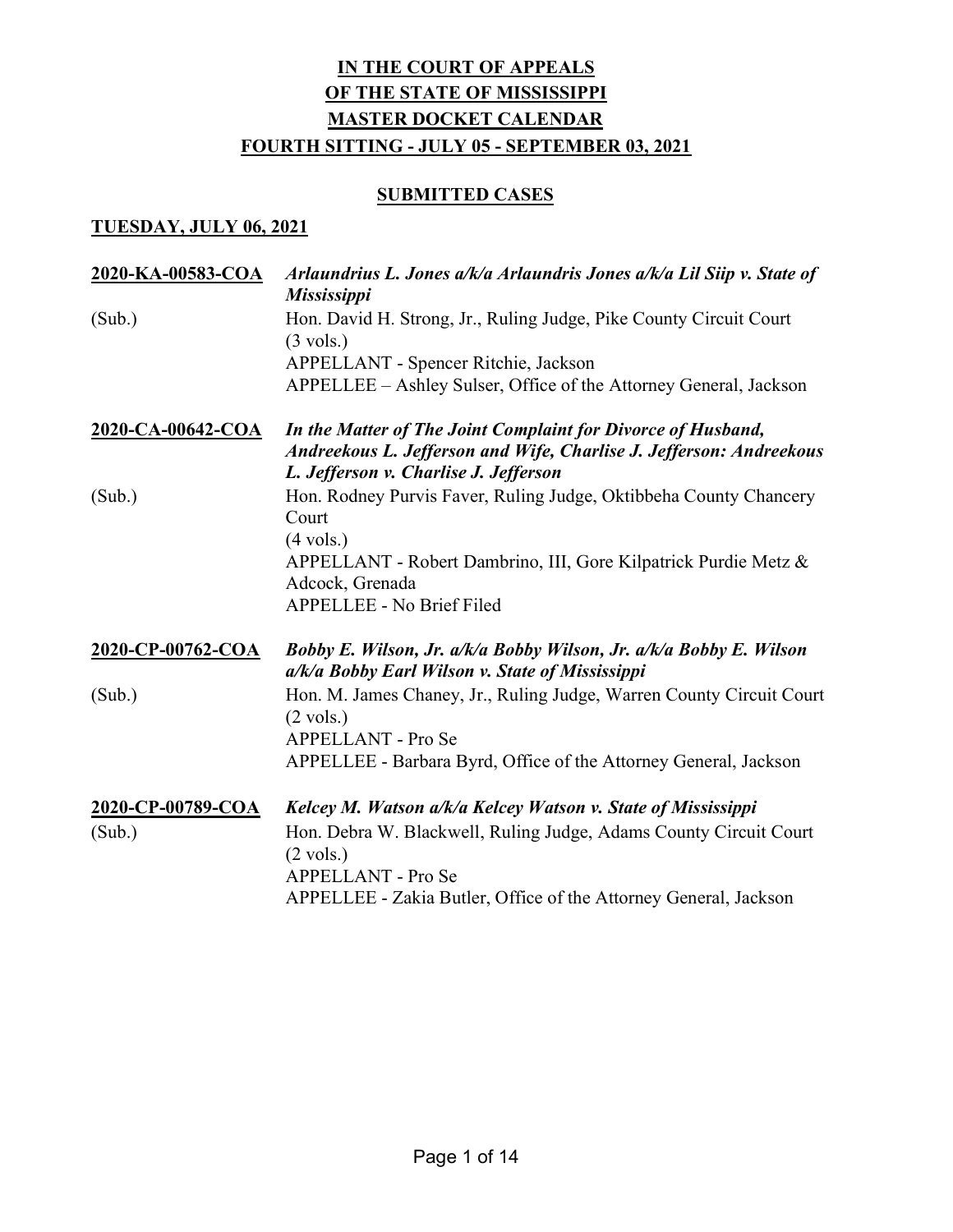### **SUBMITTED CASES**

#### TUESDAY, JULY 06, 2021

| 2020-CP-00791-COA        | Patrick Fluker a/k/a Patrick Dantre Fluker a/k/a Patrick D. Fluker v.<br><b>State of Mississippi</b>            |
|--------------------------|-----------------------------------------------------------------------------------------------------------------|
| (Sub.)                   | Hon. Robert B. Helfrich, Ruling Judge, Forrest County Circuit Court<br>$(1 \text{ vol.})$<br>APPELLANT - Pro Se |
|                          | APPELLEE - Zakia Butler, Office of the Attorney General, Jackson                                                |
| <u>2020-CC-00843-COA</u> | Willie Grace v. Mississippi Department of Employment Security                                                   |
| (Sub.)                   | Hon. Robert Thomas Bailey, Ruling Judge, Lauderdale County Circuit<br>Court<br>$(2 \text{ vols.})$              |
|                          | APPELLANT - James Williams, Meridian                                                                            |
|                          | APPELLEE - Albert White, Jackson                                                                                |
| 2020-CP-00919-COA        | Jerome Williams a/k/a Jerome Alfred Williams v. State of Mississippi                                            |
| (Sub.)                   | Hon. Robert Thomas Bailey, Ruling Judge, Lauderdale County Circuit<br>Court<br>$(2 \text{ vols.})$              |
|                          | <b>APPELLANT - Pro Se</b>                                                                                       |
|                          | APPELLEE - Michael Wilson, Sr., Office of the Attorney General,<br>Jackson                                      |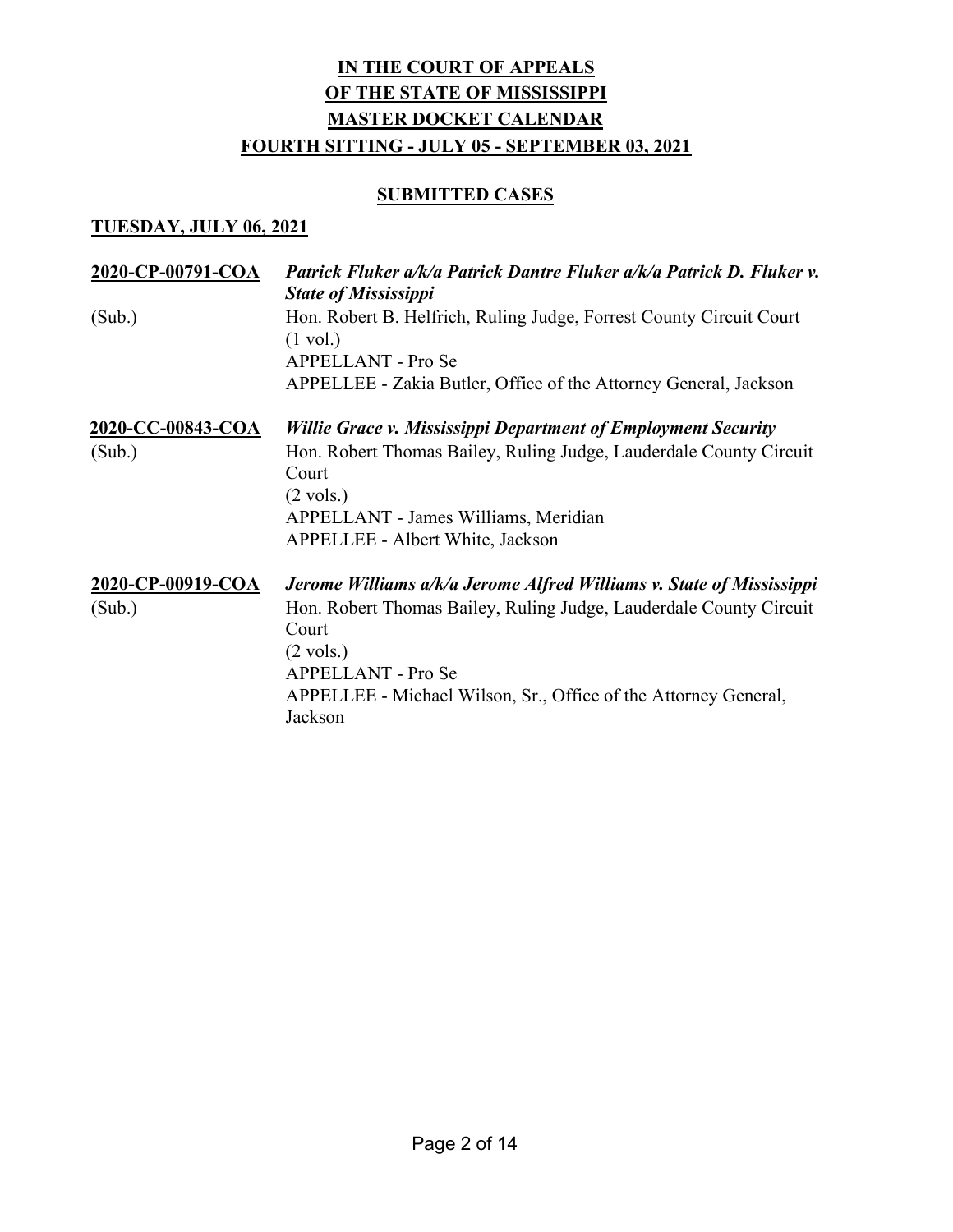### SUBMITTED CASES

### TUESDAY, JULY 06, 2021

2020-CA-01043-COA Vincent Smith, Jr. a/k/a Vincent D. Smith, Jr. a/k/a Vincent Dwight Smith, Jr. v. State of Mississippi (Sub.) Hon. Eleanor Johnson Peterson, Ruling Judge, Hinds County Circuit Court (1 vol.) APPELLANT - John Duncan, Ridgeland APPELLEE - Barbara Byrd, Office of the Attorney General, Jackson

### CONSOLIDATED WITH:

2020-CA-01044-COA Vincent Smith, Jr. a/k/a Vincent D. Smith, Jr., a/k/a Vincent Dwight Smith, Jr. v. State of Mississippi Hon. Eleanor Johnson Peterson, Ruling Judge, Hinds County Circuit Court APPELLANT - No Brief Filed APPELLEE - No Brief Filed CONSOLIDATED WITH:

2020-CA-01045-COA Vincent Smith, Jr. a/k/a Vincent D. Smith, Jr. a/k/a Vincent Dwight Smith, Jr. v. State of Mississippi Hon. Eleanor Johnson Peterson, Ruling Judge, Hinds County Circuit Court APPELLANT - No Brief Filed APPELLEE - No Brief Filed 2020-CA-01213-COA Melinda Thomas v. The Shed 53, LLC

(Sub.) Hon. Lawrence Paul Bourgeois, Jr., Ruling Judge, Harrison County Circuit Court (3 vols.) APPELLANT - Charles Thomas, New Orleans, LA APPELLEE – R. Lane Dossett, L. Clark Hicks Jr., Hattiesburg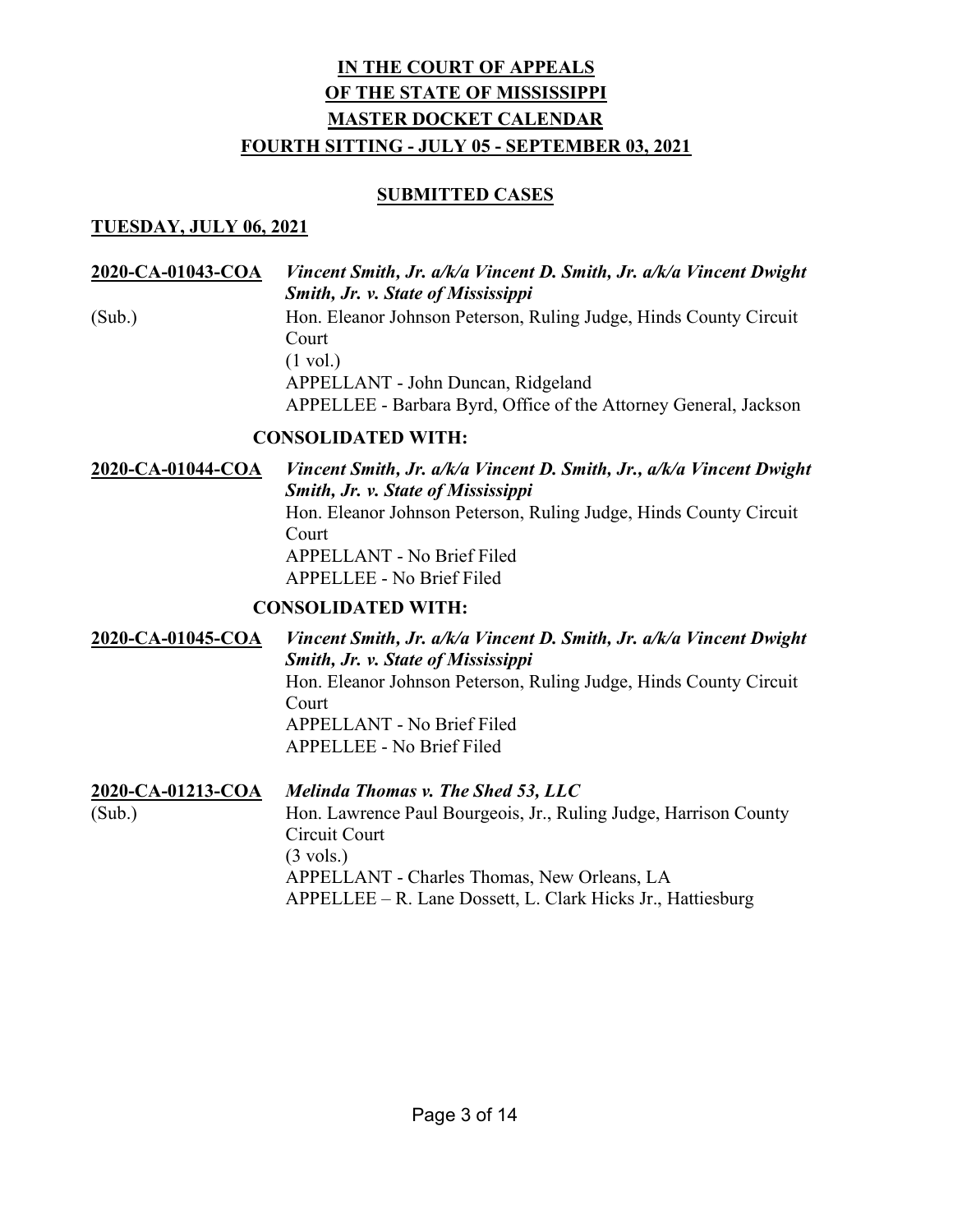### **SUBMITTED CASES**

### TUESDAY, JULY 06, 2021

| 2020-CA-01274-COA | In the Matter of the Last Will and Testament and Codicil of Joseph F.<br>Tatum, Deceased: J. Kearney Travis Jr. and Dawn Tatum Parker v.<br><b>LOL Finance Company</b> |
|-------------------|------------------------------------------------------------------------------------------------------------------------------------------------------------------------|
| (Sub.)            | Hon. Susan Rhea Sheldon, Ruling Judge, Forrest County Chancery Court<br>$(2 \text{ vols.})$                                                                            |
|                   | <b>APPELLANT - Brian Bledsoe, Hattiesburg</b>                                                                                                                          |
|                   | APPELLEE - Caroline Smith, Ridgeland                                                                                                                                   |
| 2020-KA-01308-COA | Darius D. Johnson a/k/a Darius Dion Johnson a/k/a Darius Johnson<br><i>v. State of Mississippi</i>                                                                     |
| (Sub.)            | Hon. John H. Emfinger, Ruling Judge, Madison County Circuit Court<br>$(4 \text{ vols.})$                                                                               |
|                   | APPELLANT - George Holmes, State Public Defender Office, Jackson<br>APPELLEE - Barbara Byrd, Office of the Attorney General, Jackson                                   |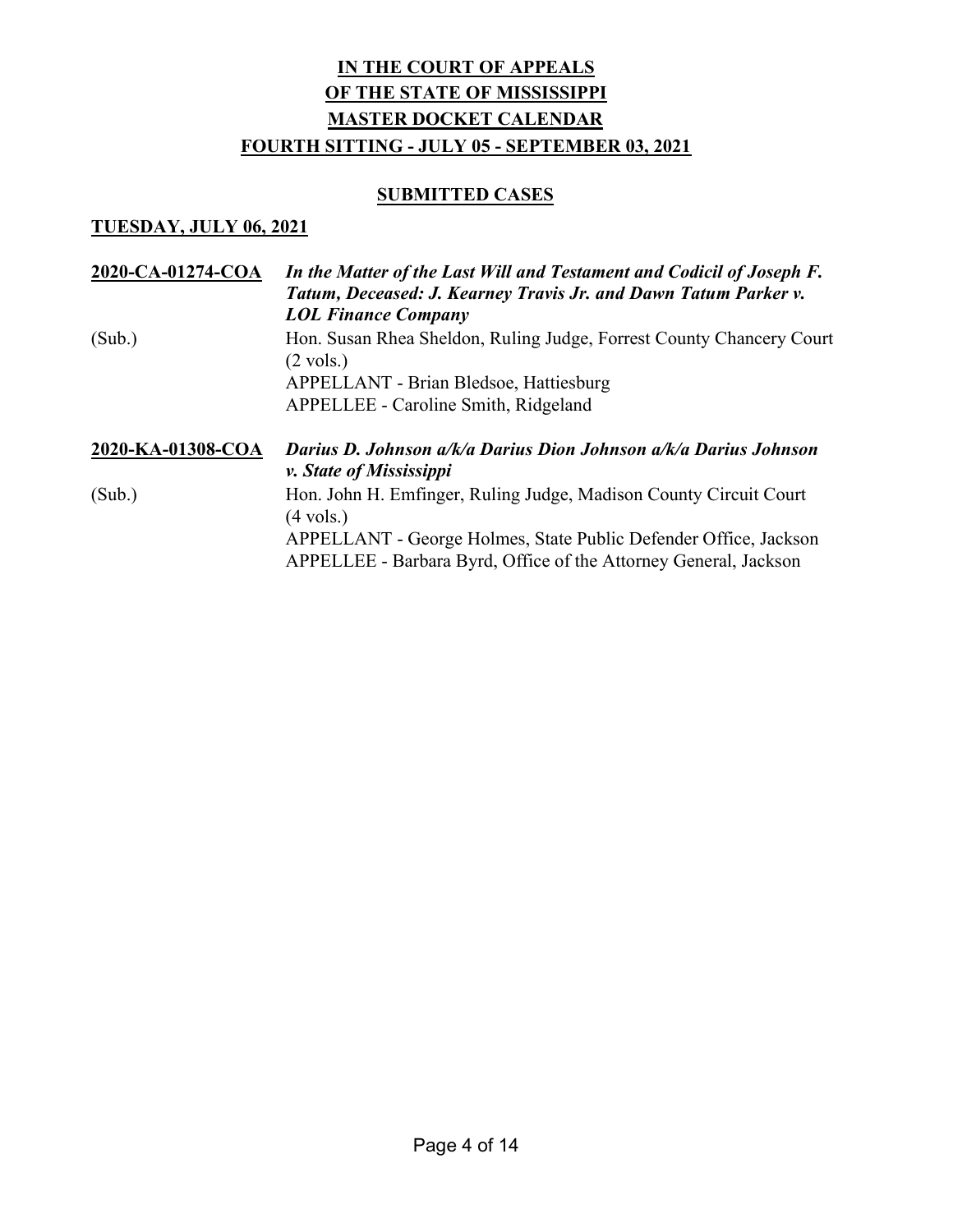### **SUBMITTED CASES**

### WEDNESDAY, JULY 07, 2021

| 2020-KA-00228-COA        | Demario Walker a/k/a Demario Dontez Walker a/k/a Kiriyama San<br>Givonni a/k/a Kiriyama Zyreonia San Givonni v. State of Mississippi |
|--------------------------|--------------------------------------------------------------------------------------------------------------------------------------|
| (Sub.)                   | Hon. Dale Harkey, Ruling Judge, Greene County Circuit Court<br>$(16 \text{ vols.})$                                                  |
|                          | APPELLANT - W. Daniel Hinchcliff, State Public Defender Office,<br>Jackson                                                           |
|                          | APPELLEE - Lauren Cantrell, Office of the Attorney General, Jackson                                                                  |
| <u>2020-CA-00353-COA</u> | Thomas C. Wooten v. Ashley L. Simmons Wooten                                                                                         |
| (Sub.)                   | Hon. Paula Drungole-Ellis, Ruling Judge, Clay County Chancery Court<br>$(3 \text{ vols.})$                                           |
|                          | APPELLANT - Richard Shane McLaughlin, Tupelo                                                                                         |
|                          | APPELLEE - Matthew Wilson, Mississippi State                                                                                         |
| 2020-CP-00568-COA        | Cynthia Jo Smith v. Cheryle Morehead Dodd                                                                                            |
| (Sub.)                   | Hon. Susan Rhea Sheldon, Ruling Judge, Pearl River County Chancery<br>Court                                                          |
|                          | $(1 \text{ vol.})$                                                                                                                   |
|                          | APPELLANT - Pro Se                                                                                                                   |
|                          | APPELLEE - Joseph Gianola Jr., Hattiesburg                                                                                           |
| 2020-CA-00577-COA        | JP&G, LLC d/b/a Orkin f/k/a JRGT, LLC v. James Voss and Candy<br><b>Voss</b>                                                         |
| (Sub.)                   | Hon. Claiborne McDonald, Ruling Judge, Lamar County Circuit Court<br>$(2 \text{ vols.})$                                             |
|                          | APPELLANT - Paul Blake, Ridgeland                                                                                                    |
|                          | APPELLEE - Paul Anderson, Hattiesburg                                                                                                |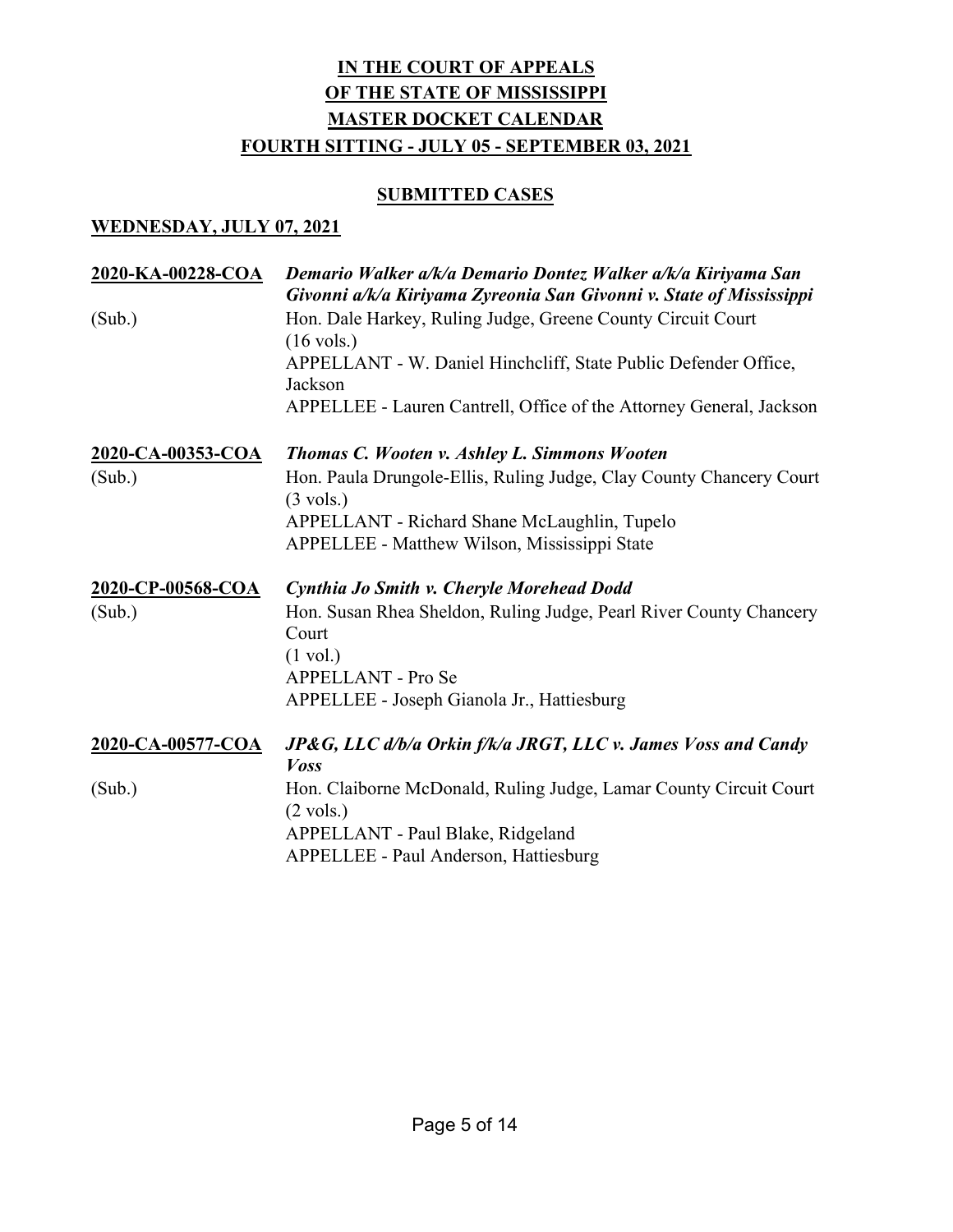### **SUBMITTED CASES**

### WEDNESDAY, JULY 07, 2021

| 2020-CP-00687-COA           | James C. Rodgers a/k/a James Rodgers a/k/a James Christopher<br><b>Rodgers v. State of Mississippi</b>                                                                                             |
|-----------------------------|----------------------------------------------------------------------------------------------------------------------------------------------------------------------------------------------------|
| (Sub.)                      | Hon. Steve S. Ratcliff, III, Ruling Judge, Madison County Circuit Court<br>$(3 \text{ vols.})$<br><b>APPELLANT - Pro Se</b><br>APPELLEE - Lauren Cantrell, Office of the Attorney General, Jackson |
| 2020-CA-00698-COA           | <b>Walters Investments, Inc. v. Robert H. Spell</b>                                                                                                                                                |
| (Sub.)                      | Hon. Cynthia L. Brewer, Ruling Judge, Madison County Chancery Court<br>$(9 \text{ vols.})$                                                                                                         |
|                             | <b>APPELLANT - Brenton Carter, Florence</b><br>APPELLEE - Thomas Bufkin, Ridgeland                                                                                                                 |
| 2020-CP-00986-COA           | <b>Charles Nance v. State of Mississippi</b>                                                                                                                                                       |
| (Sub.)                      | Hon. James T. Kitchens, Jr., Ruling Judge, Clay County Circuit Court<br>$(1 \text{ vol.})$                                                                                                         |
|                             | <b>APPELLANT - Pro Se</b>                                                                                                                                                                          |
|                             | APPELLEE - Lauren Cantrell, Office of the Attorney General, Jackson                                                                                                                                |
| 2020-WC-01041-COA<br>(Sub.) | The Kroger Company and Kroger Limited Partnership I v. Kathy Pybus<br>Mississippi Workers' Compensation Commission<br>$(4 \text{ vols.})$                                                          |
|                             | APPELLANT - Clifford Ammons, Watkins & Eager, Jackson<br>APPELLEE - Floyd Doolittle, Jackson                                                                                                       |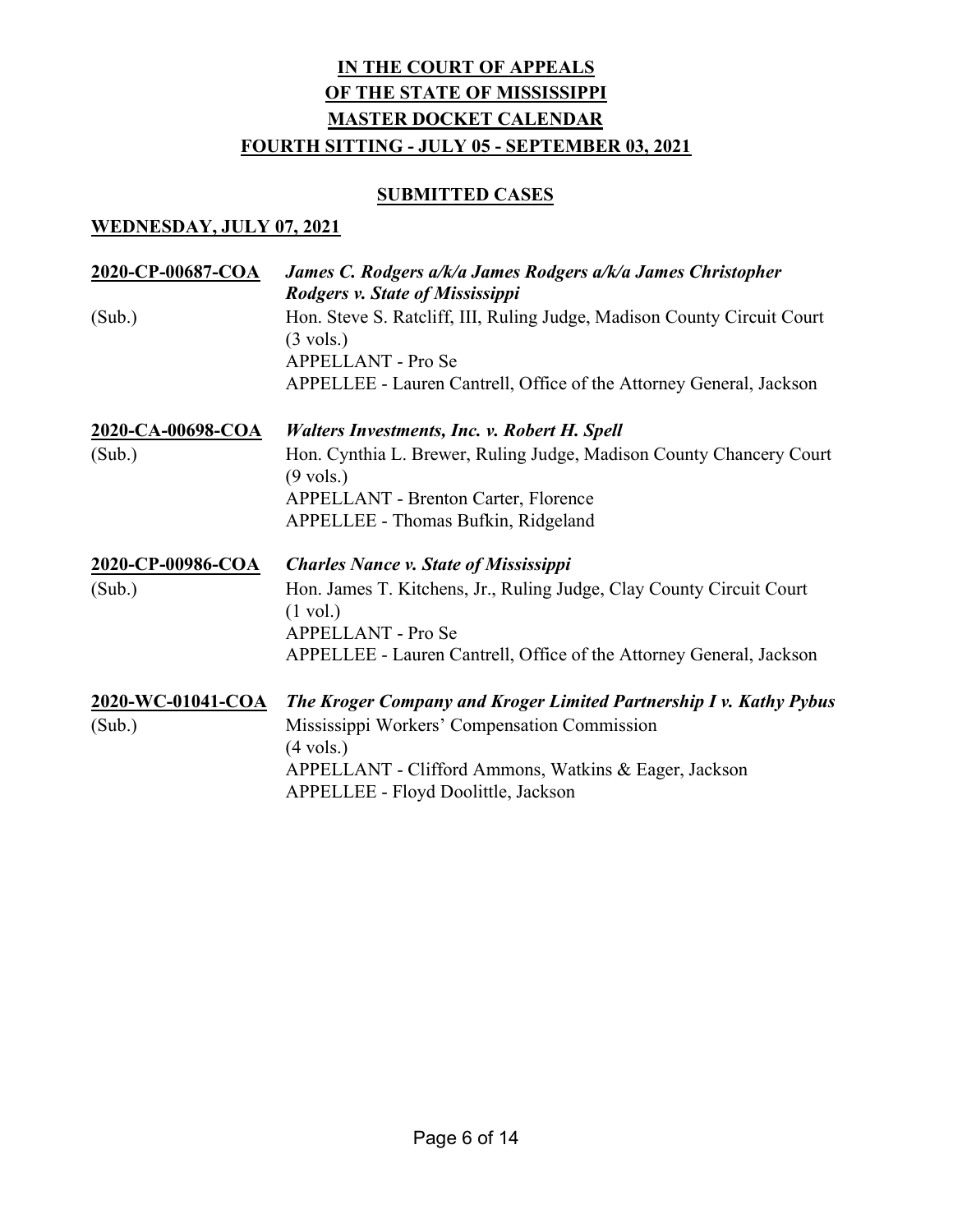### **SUBMITTED CASES**

### WEDNESDAY, JULY 07, 2021

| 2019-KA-01854-COA | Anthony W. Carter a/k/a Anthony Carter a/k/a Anthony Warren<br><b>Carter v. State of Mississippi</b>                                                           |
|-------------------|----------------------------------------------------------------------------------------------------------------------------------------------------------------|
| (Sub.)            | Hon. Dal Williamson, Ruling Judge, Jones County Circuit Court<br>$(4 \text{ vols.})$                                                                           |
|                   | APPELLANT - W. Daniel Hinchcliff, State Public Defender Office,<br>Jackson                                                                                     |
|                   | APPELLEE - Lauren Cantrell, Office of the Attorney General, Jackson                                                                                            |
| 2020-KA-00509-COA | <b>Sherry Westmoreland v. State of Mississippi</b>                                                                                                             |
| (Sub.)            | Hon. John Andrew Gregory, Ruling Judge, Lafayette County Circuit<br>Court                                                                                      |
|                   | $(6 \text{ vols.})$<br>APPELLANT - Mollie McMillin, State Public Defender Office, Jackson<br>APPELLEE - Meta Copeland, Office of the Attorney General, Jackson |
| 2021-CA-00068-COA | Dervin Jermaine Polk v. Ebony Lee Williams Polk                                                                                                                |
| (Sub.)            | Hon. Susan Rhea Sheldon, Ruling Judge, Forrest County Chancery Court<br>$(2 \text{ vols.})$                                                                    |
|                   | APPELLANT - Michael Adelman, Adelman & Steen, LLP, Hattiesburg<br>APPELLEE - Shakita Taylor, Hattiesburg                                                       |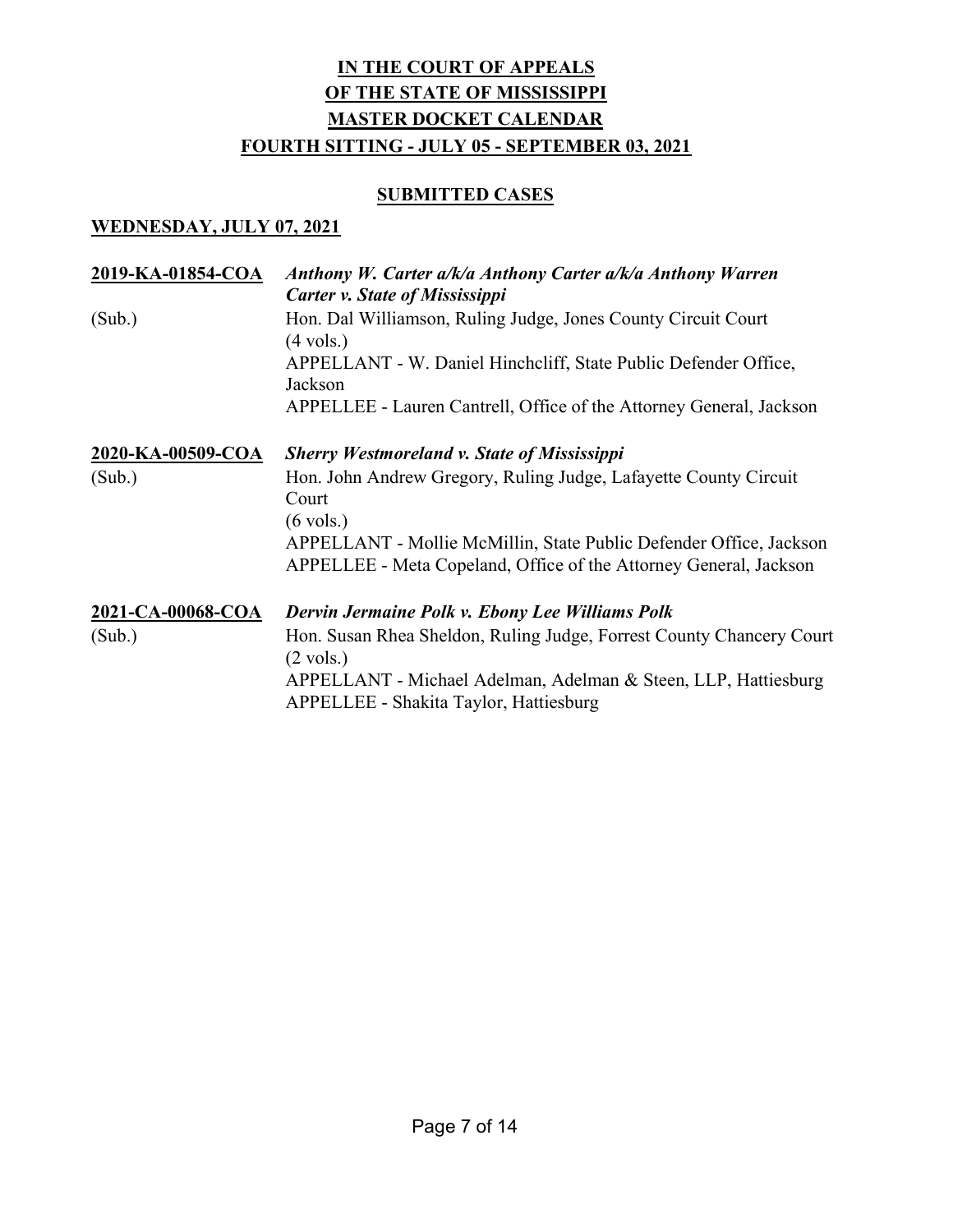### **SUBMITTED CASES**

| 2019-CA-01213-COA | Travis Floyd, Individually and as Grandfather and Next Friend of<br>Branae Nicole Floyd, a Minor, Wrongful Death Beneficiary of Brandi<br>Nicole Floyd and the Unborn Child of Brandi Nicole Floyd v. Tunica<br><b>County, Mississippi and Tunica County Sheriff's Department</b> |
|-------------------|-----------------------------------------------------------------------------------------------------------------------------------------------------------------------------------------------------------------------------------------------------------------------------------|
| (Sub.)            | Hon. Linda F. Coleman, Ruling Judge, Tunica County Circuit Court<br>$(9 \text{ vols.})$                                                                                                                                                                                           |
|                   | APPELLANT - John Cavender, Memphis, TN                                                                                                                                                                                                                                            |
|                   | APPELLEE - Bethany Tarpley, Cleveland                                                                                                                                                                                                                                             |
| 2020-CP-00348-COA | Juliet Lawson Jowett v. SMBD, Inc. and Richard F. Scruggs                                                                                                                                                                                                                         |
| (Sub.)            | Hon. Michael H. Ward, Ruling Judge, Jackson County Chancery Court<br>$(8 \text{ vols.})$                                                                                                                                                                                          |
|                   | <b>APPELLANT - Juliet Jowett, Ocean Springs</b>                                                                                                                                                                                                                                   |
|                   | APPELLEE - Sarah Embry, Oxford                                                                                                                                                                                                                                                    |
| 2020-KM-00403-COA | Ronald Keller a/k/a Ronnie Keller v. State of Mississippi                                                                                                                                                                                                                         |
| (Sub.)            | Hon. Jon Mark Weathers, Ruling Judge, Forrest County Circuit Court<br>$(4 \text{ vols.})$                                                                                                                                                                                         |
|                   | APPELLANT - Vanessa Jones, Hattiesburg                                                                                                                                                                                                                                            |
|                   | APPELLEE - Scott Stuart, Office of the Attorney General, Jackson                                                                                                                                                                                                                  |
| 2020-CA-00416-COA | Katherine Brown v. Jim Brown                                                                                                                                                                                                                                                      |
| (Sub.)            | Hon. Dorothy Winston Colom, Ruling Judge, Oktibbeha County<br><b>Chancery Court</b>                                                                                                                                                                                               |
|                   | $(5 \text{ vols.})$                                                                                                                                                                                                                                                               |
|                   | APPELLANT - Richard Shane McLaughlin, Tupelo                                                                                                                                                                                                                                      |
|                   | APPELLEE - J. Douglas Ford, Mitchell, McNutt Sams, P.A., Columbus                                                                                                                                                                                                                 |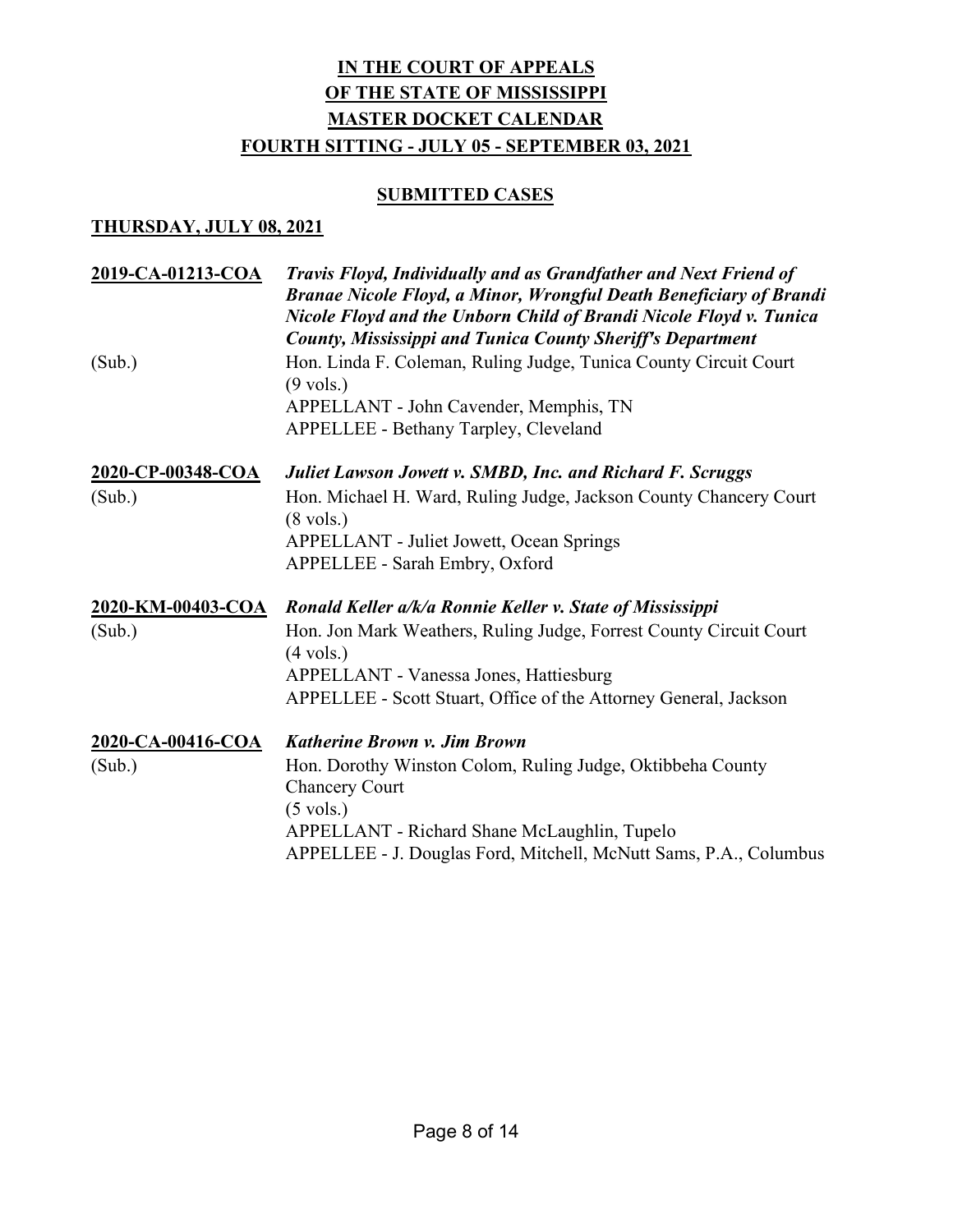### **SUBMITTED CASES**

| 2020-CA-00445-COA                  | James Albert Berry v. Chip Holbrook, M.D., Dennis Adams, M.D., and<br><b>Simpson Community Healthcare d/b/a Simpson General Hospital</b>                                                                                                                    |
|------------------------------------|-------------------------------------------------------------------------------------------------------------------------------------------------------------------------------------------------------------------------------------------------------------|
| (Sub.)                             | Hon. Stanley Alex Sorey, Ruling Judge, Simpson County Circuit Court<br>$(2 \text{ vols.})$<br>APPELLANT - James Priest Jr., Ridgeland<br>APPELLEE - Mark Caraway, Wise Carter Child & Caraway, P.A.,                                                        |
|                                    | Jackson                                                                                                                                                                                                                                                     |
| <u>2020-KA-00507-COA</u><br>(Sub.) | Carlos Boyd Smith a/k/a Carlos Smith v. State of Mississippi<br>Hon. Roger T. Clark, Ruling Judge, Stone County Circuit Court<br>$(1 \text{ vol.})$<br>APPELLANT - Hunter Aikens, State Public Defender Office, Jackson                                     |
|                                    | APPELLEE - Brittney Eakins, Office of the Attorney General, Jackson<br><b>CONSOLIDATED WITH:</b>                                                                                                                                                            |
|                                    |                                                                                                                                                                                                                                                             |
| 2017-CT-01725-COA                  | Carlos Boyd Smith a/k/a Carlos Smith v. State of Mississippi<br>Hon. Roger T. Clark, Ruling Judge, Stone County Circuit Court<br>APPELLANT - Pro Se<br>APPELLEE - Jeffrey Klingfuss, Office of the Attorney General, Jackson                                |
| 2020-CP-00638-COA<br>(Sub.)        | Mario D. Williams a/k/a Mario Williams v. State of Mississippi<br>Hon. Tomie T. Green, Ruling Judge, Hinds County Circuit Court<br>$(1 \text{ vol.})$<br>APPELLANT - Pro Se<br>APPELLEE - Meta Copeland, Office of the Attorney General, Jackson            |
| 2020-CP-00736-COA<br>(Sub.)        | Henry Gibbs, Jr. a/k/a Henry Gibbs v. State of Mississippi<br>Hon. W. Ashley Hines, Ruling Judge, Washington County Circuit Court<br>$(1 \text{ vol.})$<br><b>APPELLANT - Pro Se</b><br>APPELLEE - Brittney Eakins, Office of the Attorney General, Jackson |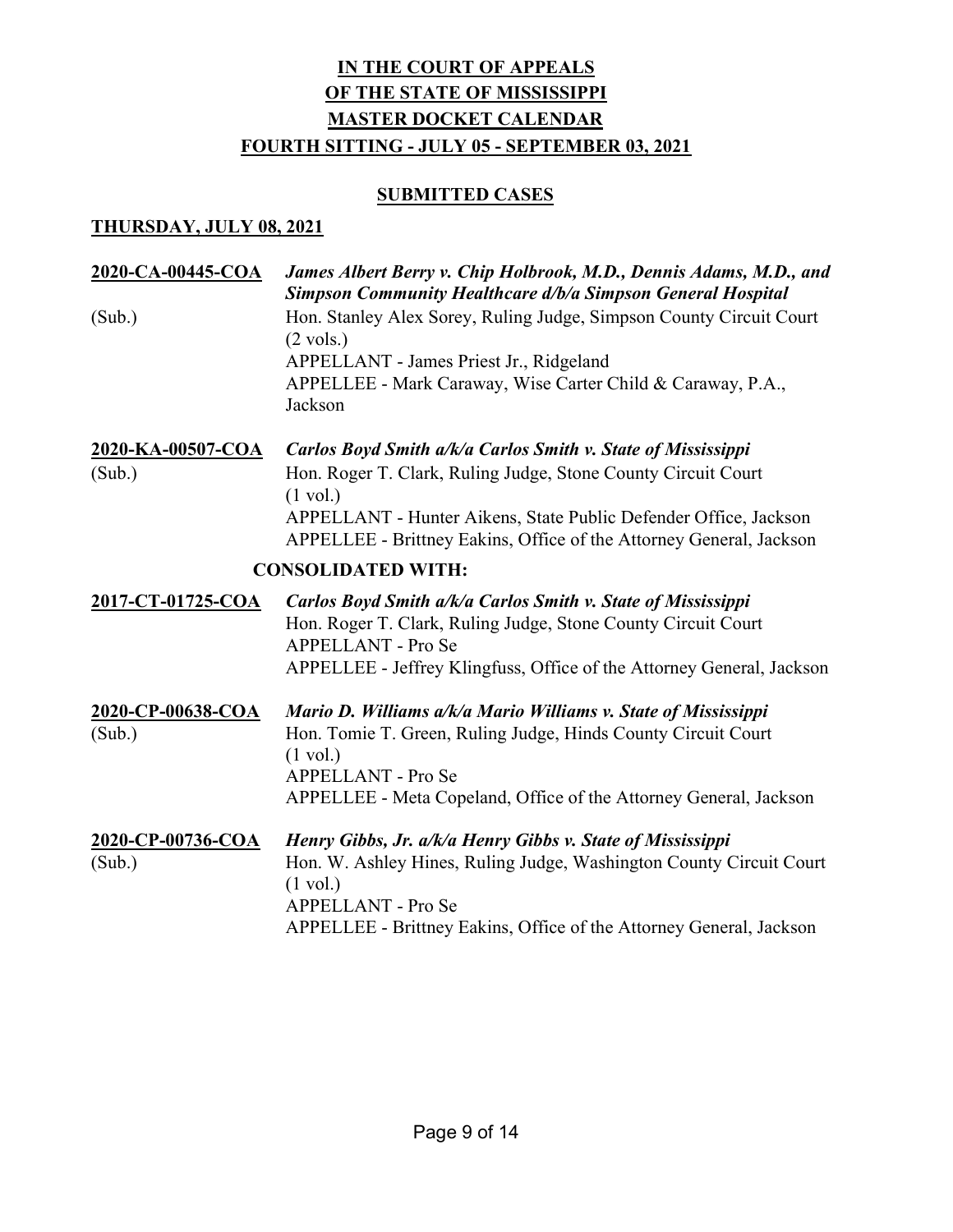### **SUBMITTED CASES**

| 2020-CA-00853-COA<br>(Sub.) | <b>Bradley D. Hignight v. Jode Braxton Hignight</b><br>Hon. Jennifer T. Schloegel, Ruling Judge, Harrison County Chancery<br>Court<br>$(14 \text{ vols.})$<br>APPELLANT - William Brady, II, Long Beach<br>APPELLEE - Gail Nicholson, Nicholson & Nicholson, Gulfport                                 |
|-----------------------------|-------------------------------------------------------------------------------------------------------------------------------------------------------------------------------------------------------------------------------------------------------------------------------------------------------|
| 2020-CC-00972-COA<br>(Sub.) | Carolyn Prendergast v. Harrison County Sheriff's Department<br>Hon. Lawrence Paul Bourgeois, Jr., Ruling Judge, Harrison County<br>Circuit Court<br>$(3 \text{ vols.})$<br>APPELLANT - Joseph Tramuta, Biloxi<br>APPELLEE - Alben Hopkins, Jr, Hopkins, Barvie & Hopkins, Gulfport                    |
| 2020-KA-01137-COA<br>(Sub.) | Patrick Newell a/k/a Patrick Latrelle Newell v. State of Mississippi<br>Hon. Dal Williamson, Ruling Judge, Jones County Circuit Court<br>$(2 \text{ vols.})$<br>APPELLANT - Hunter Aikens, State Public Defender Office, Jackson<br>APPELLEE - Allison Horne, Office of the Attorney General, Jackson |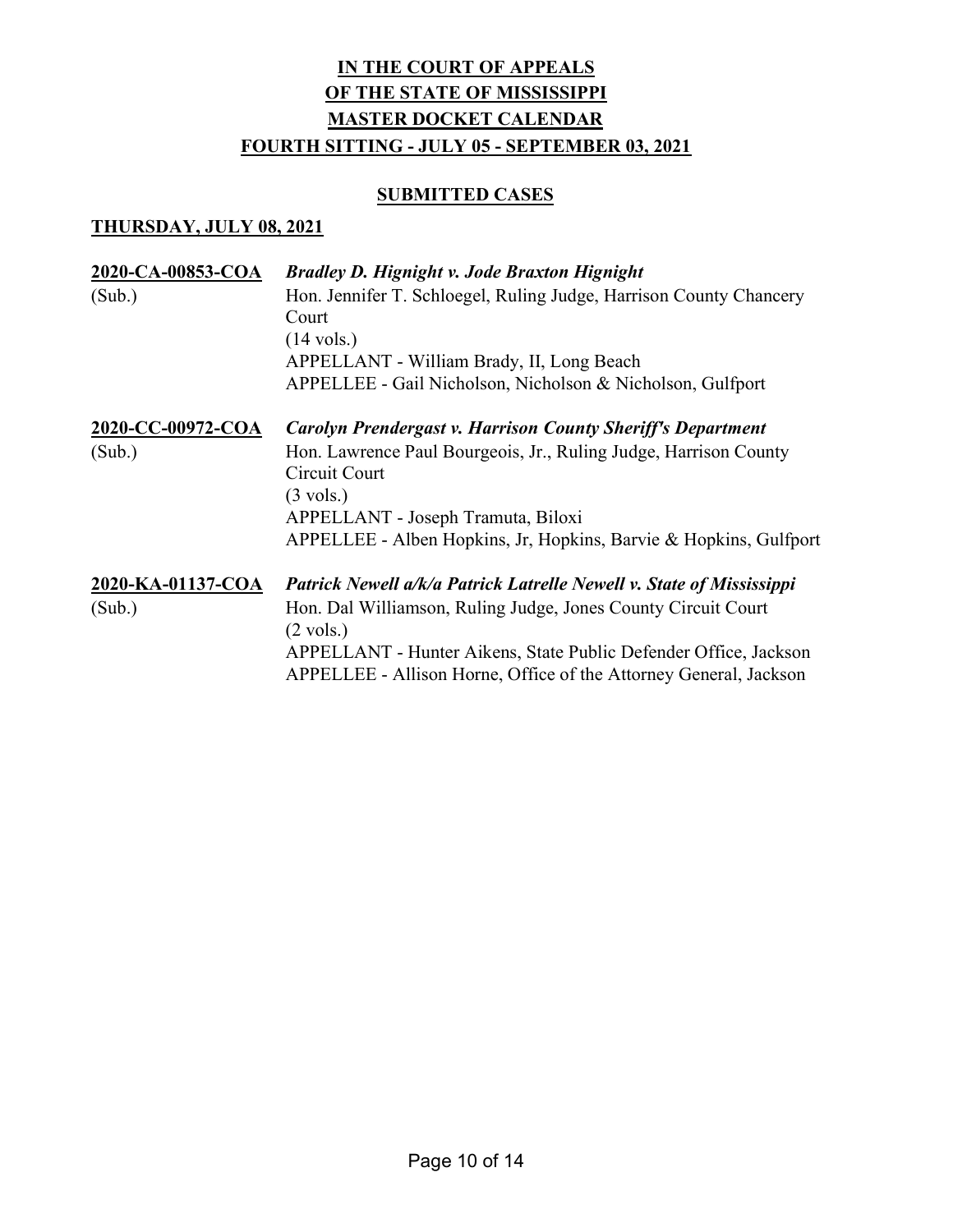### **SUBMITTED CASES**

| 2020-KA-00366-COA | Dae'Shon Jones a/k/a DeShaun Jones a/k/a DaDa v. State of<br><i>Mississippi</i>                        |
|-------------------|--------------------------------------------------------------------------------------------------------|
| (Sub.)            | Hon. Eddie H. Bowen, Ruling Judge, Jasper County Circuit Court<br>$(5 \text{ vols.})$                  |
|                   | APPELLANT - Larry Stamps, Jackson<br>APPELLEE - Allison Horne, Office of the Attorney General, Jackson |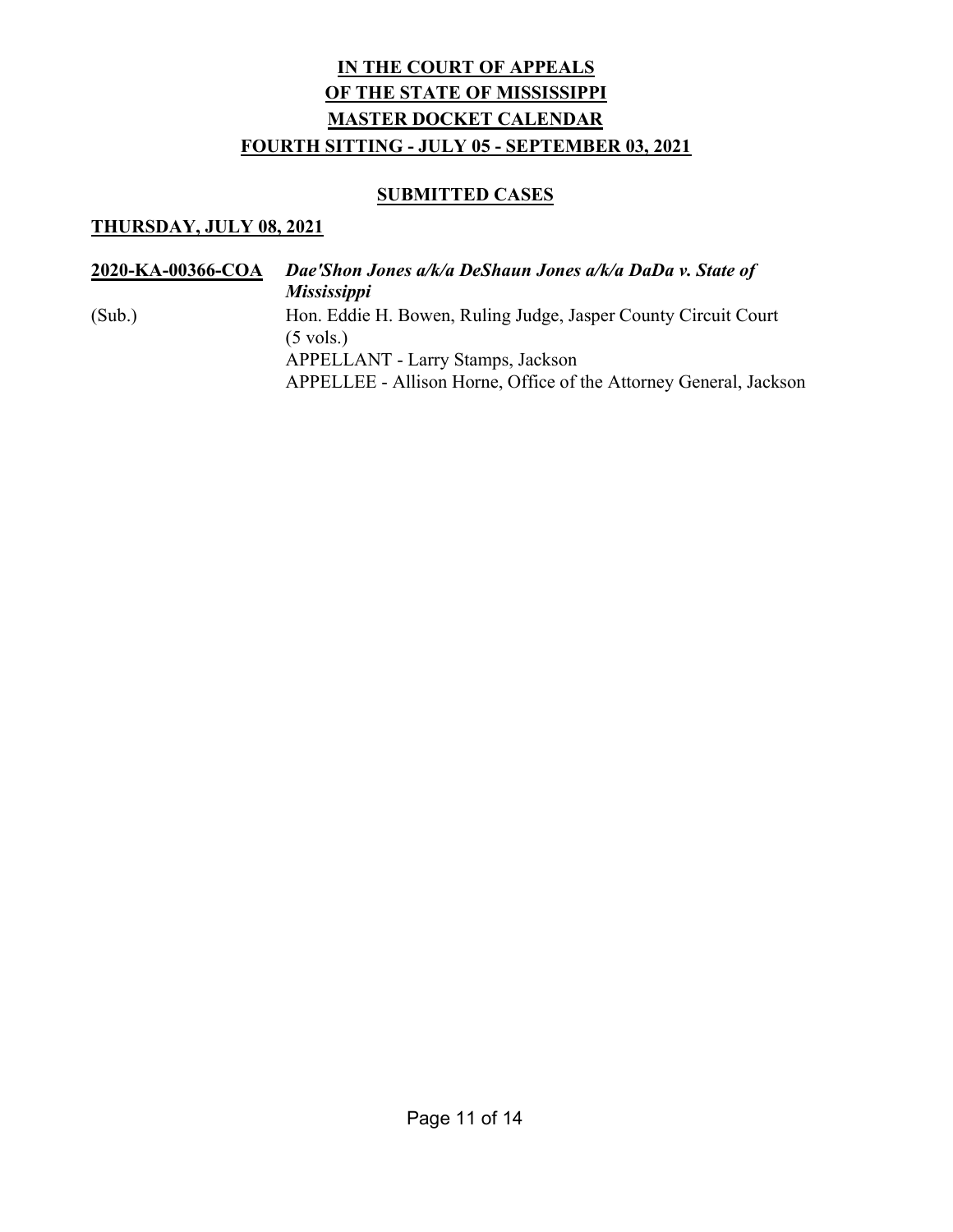### SUBMITTED CASE

### ARGUED CASES

### WEDNESDAY, AUGUST 04, 2021

2020-CA-00936-COA Anthony K. Hood and Barbara L. Hood v. City of Pearl, Mississippi (Arg.) (Sub.) Hon. John H. Emfinger, Ruling Judge, Rankin County Circuit Court  $(5 \text{ vols.})$  APPELLANT – James D. Shannon, Heather Hall, Hazlehurst APPELLEE - Rebecca Blunden, Copeland Cook Taylor & Bush, P.A., Ridgeland

1:00 PM (THIRTY MINUTES PER SIDE)

THE ORAL ARGUMENT IN THE CASE LISTED ABOVE HAS BEEN CANCELLED. THE CASE WILL BE SUBMITTED ON THE BRIEFS PREVIOUSLY PROVIDED TO THE COURT.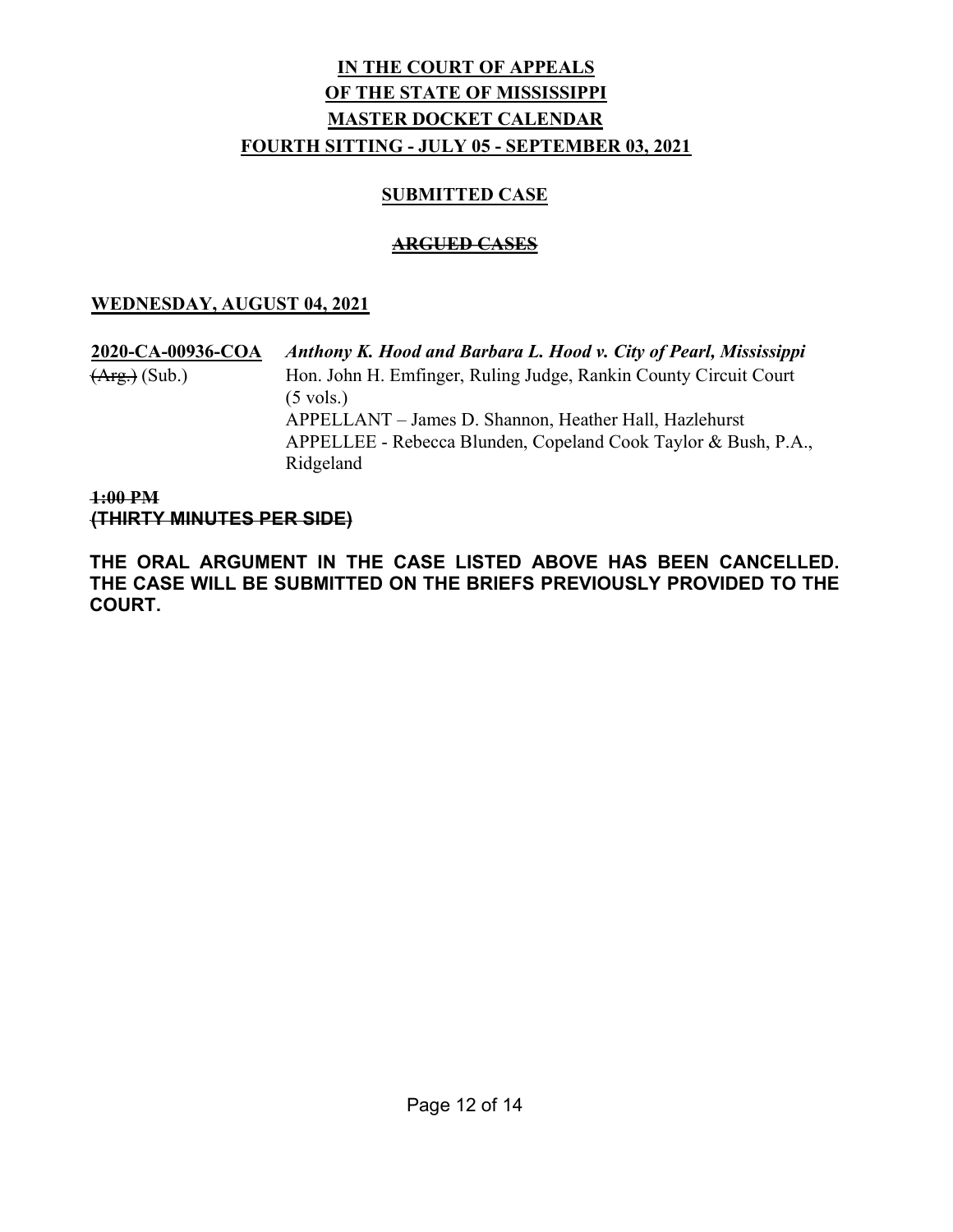### ARGUED CASES

### WEDNESDAY, AUGUST 11, 2021

2020-CA-01402-COA Trustmark National Bank v. Enlightened Properties, LLC (Arg.) Hon. Jennifer T. Schloegel, Ruling Judge, Harrison County Chancery Court (13 vols.) APPELLANT - Christopher Meredith, Ridgeland APPELLEE - Robert Schwartz, Biloxi

1:30 PM (THIRTY MINUTES PER SIDE)